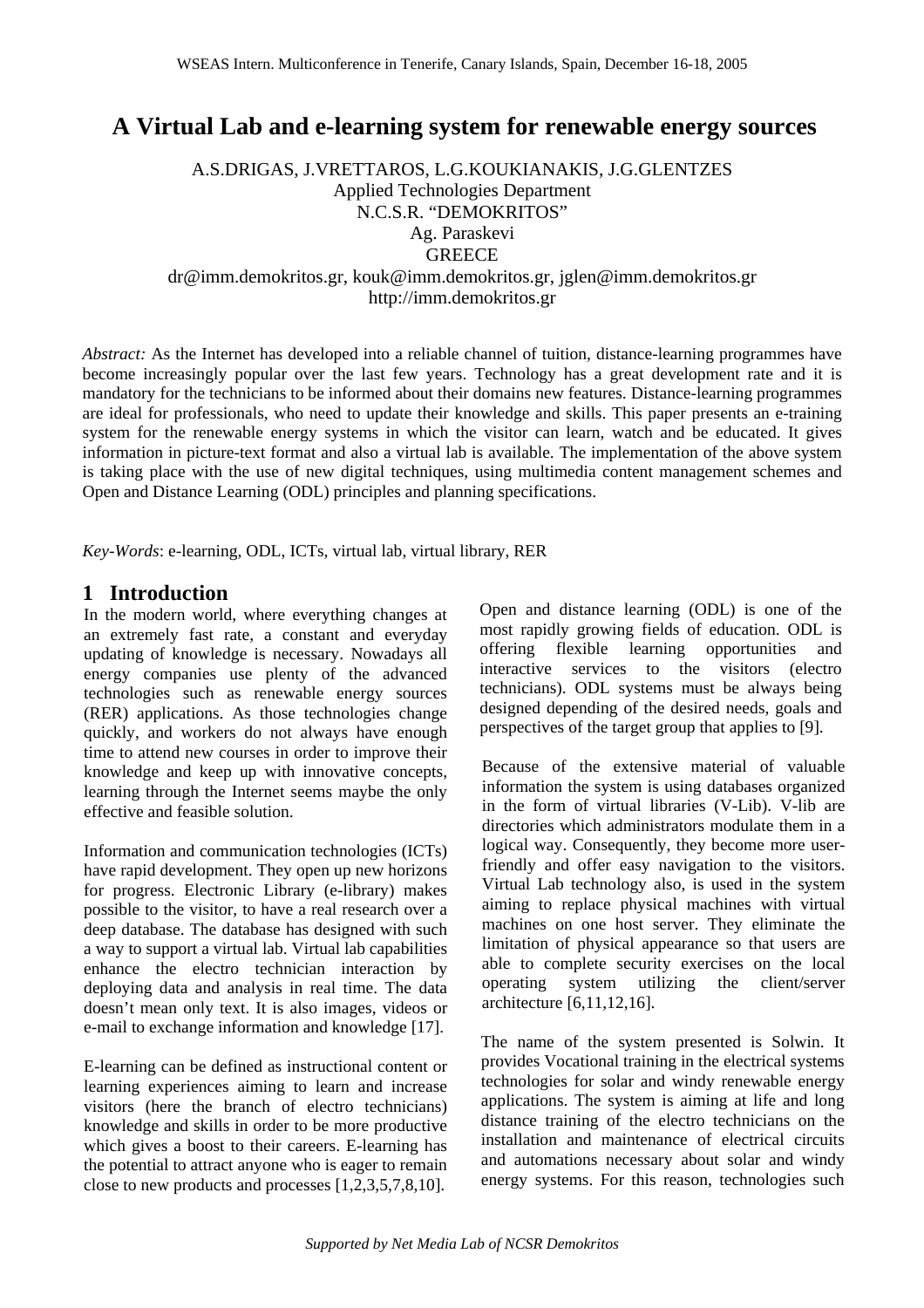as multimedia content management, virtual lab and virtual library are used.

### **2 Abstract Level Description**

In order for the whole system to be more useful and practical, there are some important parameters which have to be taken into consideration. The most important ones are analyzed in the following paragraphs.

An electronic environment is important, which will be constructed with the usage of the advanced teleconference services (e-mail, chat, voice and video) over the internet. This environment will offer a number of facilities and services that will be able to support, via an easy and friendly way, education and training in the form of life long and continuing education and training.

The design and development of the electronic informative material will be based on text sound and video (multimedia) and will be directed towards the aim of training in the field of electrical engineering (science, modern products and technology). The trainees will be the community of industrial electricians and students.

Furthermore, the creation of a human network of scientists, technicians and producers within the scientific domain of electrical engineering, is also one of the main goals of the presented system. This network will undertake the role of the information distributor from and to industry, electricians and students for new products, availability prices e.t.c. Also will bear the feedback and demands from electricians' of industry.

To sum up, the installation and operation of the appropriate internet teleconference services based on chat, voice and video are included on the goals of this system. The teleconference services will support the distributed operation of the human network and will be used to support and interact with the above mentioned "electronic environment".

#### **3 System Analysis**

The core of the system design is the offered technical training courses (Figure 1). These courses are divided into two major parts: Photovoltaic cells and Solar Power Integrated Installations. Although they seem similar in content, the above courses have different case studies, so this division aims at conveying as much spherical knowledge as possible. These sub-courses are organized in the form of

virtual laboratory. They contain practical training by applying a simulation process in various installations, and theoretical training as well in the form of a virtual library.



Fig.1 – System structure

The opening page of the system is depicted in Figure 2 where the user/visitor has the following options to choose:

- About Project
- State of the art
- Courses



Fig.2 – System's opening page

By choosing the first option, a thorough description of the energy current situation and perspectives is presented, concerning Renewable Energy Sources (RER). Here the role of the European Union is essential as it is funding a numerous number of projects paving the way to the future. Besides, the main goals of this system are being mentioned focusing on the combination of web-based features and the specialization of RER technicians implementing long life learning schemes.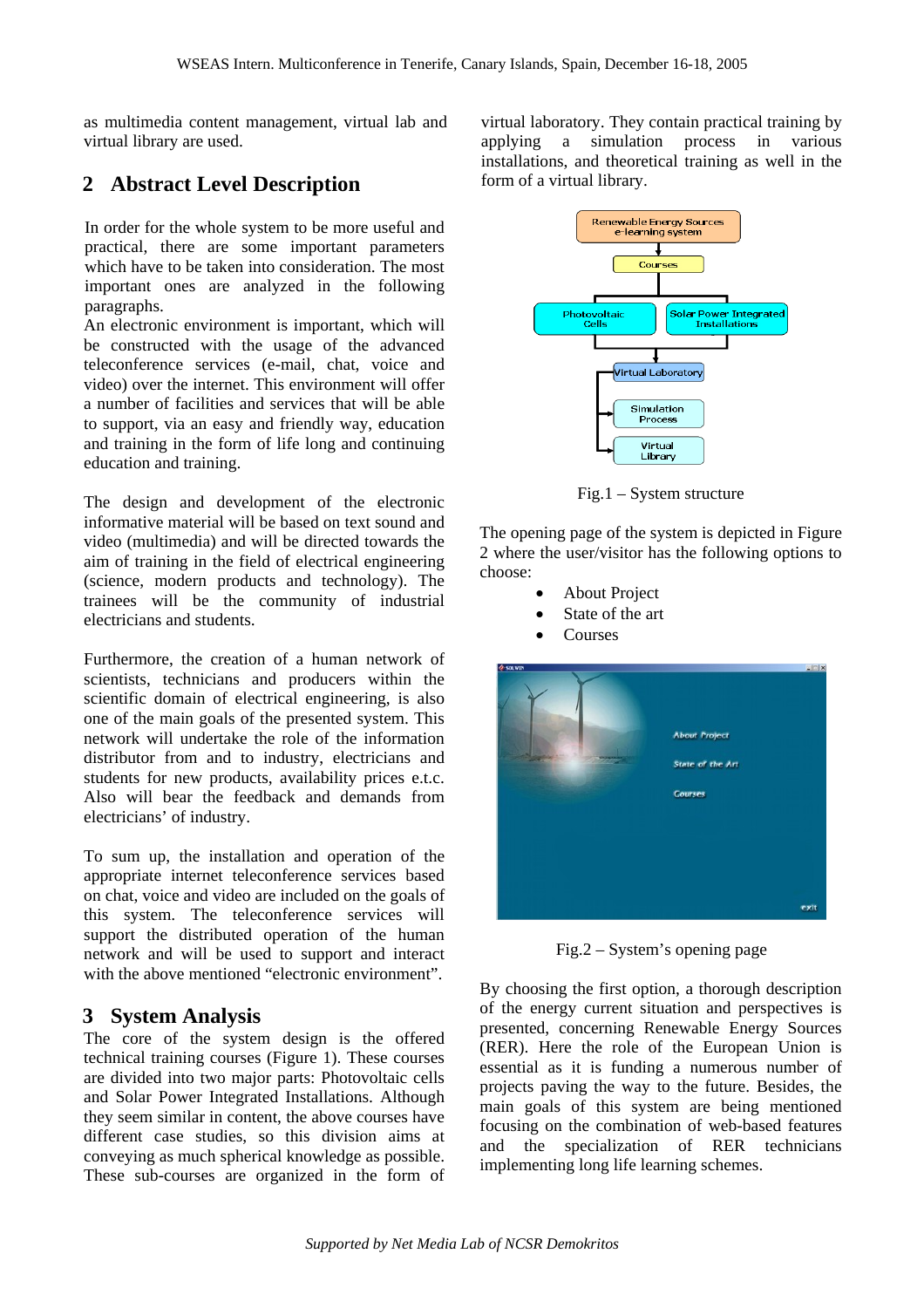Getting back to main menu and by choosing the second option (State of the Art), the visitor can be informed about a market research held across four different countries, about training needs in the electrical and RER engineering sector. These countries -indicated by their flags- are Greece, Cyprus, Germany and United Kingdom.

The third option (Courses) is the most important part of this system and can be shown by clicking on the last option from the main page. In this phase, the electro technician can select in which kind of energy he is interested in. Photovoltaic (PV) and solar systems are available for each visitor to exam and to be informed (Figure 3).



Fig.3 – Photovoltaic Library main page

In this section the use of renewable energy is analyzed with a lot of examples, figures and texts by using virtual library techniques. A power system, consisting of a wind turbine, an array of photovoltaic panels, a battery bank and a diesel generator supplies electricity to a single household and a small workshop on an island (Figure 4) is described in detail.



Fig. 4 – Power system

Here, someone can learn the multiple stages and conversions of solar power, in order to become suitable finally, for domestic use.

Also power generation systems which use photovoltaic cells (PV) can contribute in the energy balance via the electrical grid. Innovative solutions have been discovered, with solar houses built with photovoltaic systems, where the solar thermal panel was integrated into the roof structure (Figure 5).



Fig.5 – Solar houses

In addition, to be used as a working example of a domestic photovoltaic installation, a house example is used as a teaching and research facility and constitutes a virtual lab. In other words, it consists of an integrated case study.

Firstly, the skeleton of the system is provided (Figure 6) with a detailed scheme of array support structures, fitting them to the roof of a residence.



Fig.6 – Solar array support structures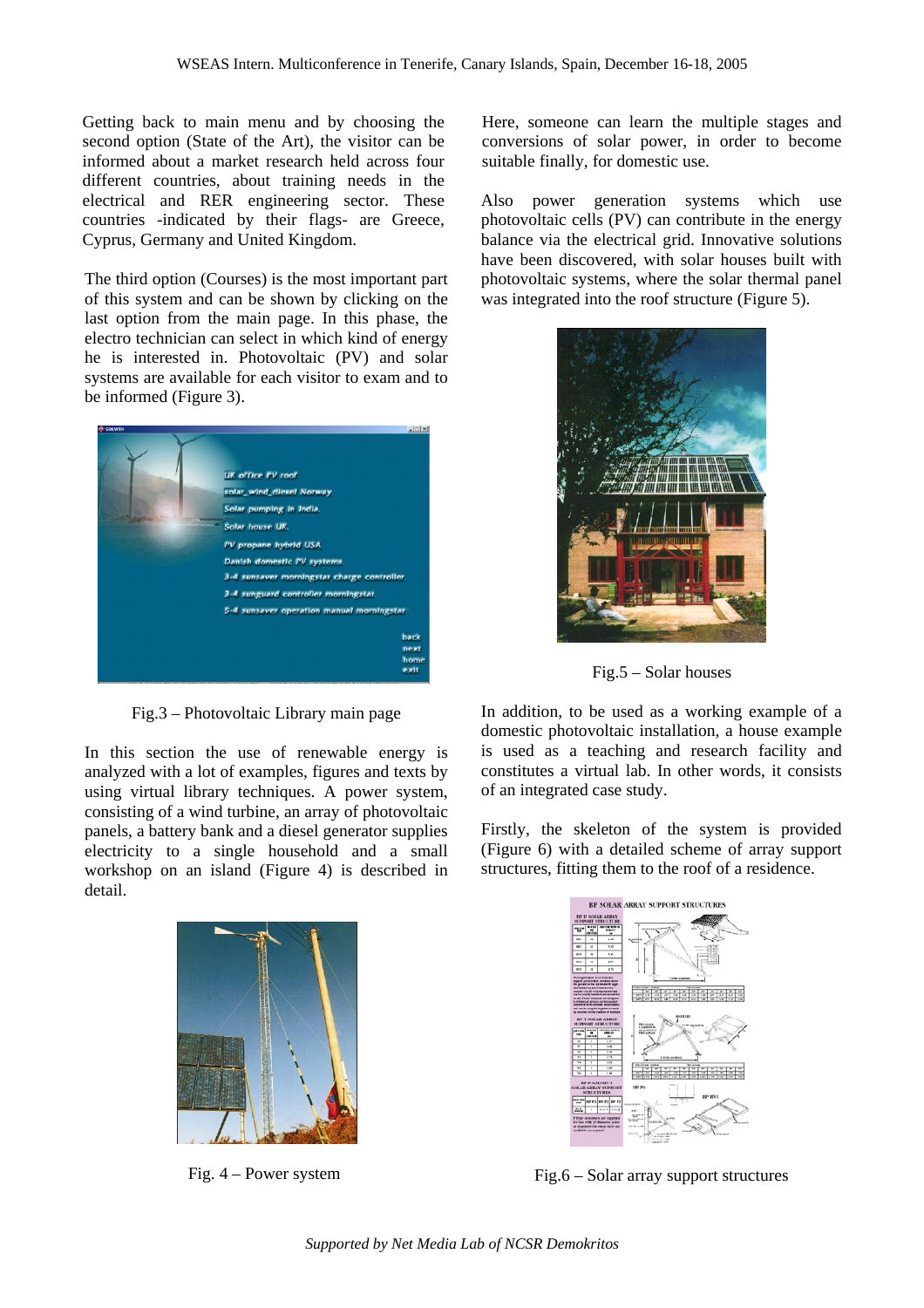In addition, special care should be taken about the type of connections among the batteries which compose the battery array which is the whole systems energy repository (Figure 7), optimizing the total performance and increasing the availability even when the weather is not sunny.



Fig.7 – Connections of batteries arrays

Of course, the case study cannot be integrated without having the technical specifications table (Figure 8). These specifications include vital components such as wind turbine, solar cells, batteries, inverter and generator. Now all the necessary elements are gathered in order to plan the PV/Wind system.

| <b>Table: Details of the System</b> |                       |                                   |
|-------------------------------------|-----------------------|-----------------------------------|
| <b>Wind turbine</b>                 | Rating:               | 3 kW                              |
|                                     | Rotor diameter:       | 5 <sub>m</sub>                    |
|                                     | Number of blades:     | 3                                 |
|                                     | Power control:        | <b>Tilt</b>                       |
|                                     | Generator:            | Synchronous with field<br>control |
|                                     | Manufacturer/Model    | North Wind HR3                    |
| Solar cells                         | Type:                 | Polycrystalline                   |
|                                     | Peak power per panel: | 64 W                              |
|                                     | Number of panels:     | 8                                 |
|                                     | Manufacturer/Model    | Solarex MSX 64                    |
| <b>Batteries</b>                    | Type:                 | Lead acid stationary              |
|                                     | Nominal voltage:      | 24 V                              |
|                                     | Capacity:             | 900 Ah (24 hours)                 |
|                                     | Manufacturer/Model    | Varta Bloc 428                    |
| Inverter                            | Type:                 | Sinusoidal, solid state           |
|                                     | Manufacturer/Model    | AP-Tech                           |
| Generator                           | Type:                 | Diesel 5.5 kW                     |
|                                     | Manufacturer/Model    | Lister TS2                        |

Fig.8 – Technical specifications table [4]

#### **4 Benefits**

The described e-training system has a various benefits, especially for the electro technicians.

On the one hand, Virtual library and its usage is giving to the user better access and flexibility in the extensive material of valuable information. In this way the system is giving him/her the potential to have higher quality of learning and an increased

level of interactivity with the provided services. The user/visitor can be educated without time, place or schedule limitations because the technicians are workers and their training takes part in parallel with their job or they maybe have other obligations (eg family) [9,13,14,15,17].

On the other hand, the goal of this system is to give a further support for the renewable energy systems developed by scientists and engineers. With the forum and the chat areas the technicians can communicate and exchange knowledge. This way the electro technicians can be informed for the last updates of the systems and apply them to their installations. Moreover, designers and engineers of this kind can get a clearer picture of the practical side of RER installations, leading to a better collaboration with the technicians and connecting theoretical and applied knowledge. Finally, the electro technicians do not face the threat of unemployment because they update their position by upgrading their skills taking a supervising role [18].

## **5 Conclusions**

Alternative energy technologies proved to be more cost-effective in different situations. In general, it is the calculation of the average amount of energy required per day which dictates the choice of the system.

In the described system it was proved that e-training is dynamic and creative fiend and Virtual laboratories are centers for creativity fulfilling every thought even a phenomenally not reachable one. Such systems should be reliable both in educational and technical aspects. They must be designed with careful planning and thorough case studies.

Giving equal opportunities to all technicians satisfies their need to adapt to the new status of renewable energy sources technology. Thus, these opportunities lead to a healthy and balanced society with 'equal rights and access to information for all'.

*References:* 

- [1] Brian Ruttenbur, Ginger Spickler, Sebastian Lurie, E-Learning: The Engine of the Knowledge Economy, *E-Learning Industry Report*, July 6, 2000
- [2] Athanasios Drigas, Electronic-Digital Culture (e-CULTURE): *Information Society And Culture*, Athens 2005